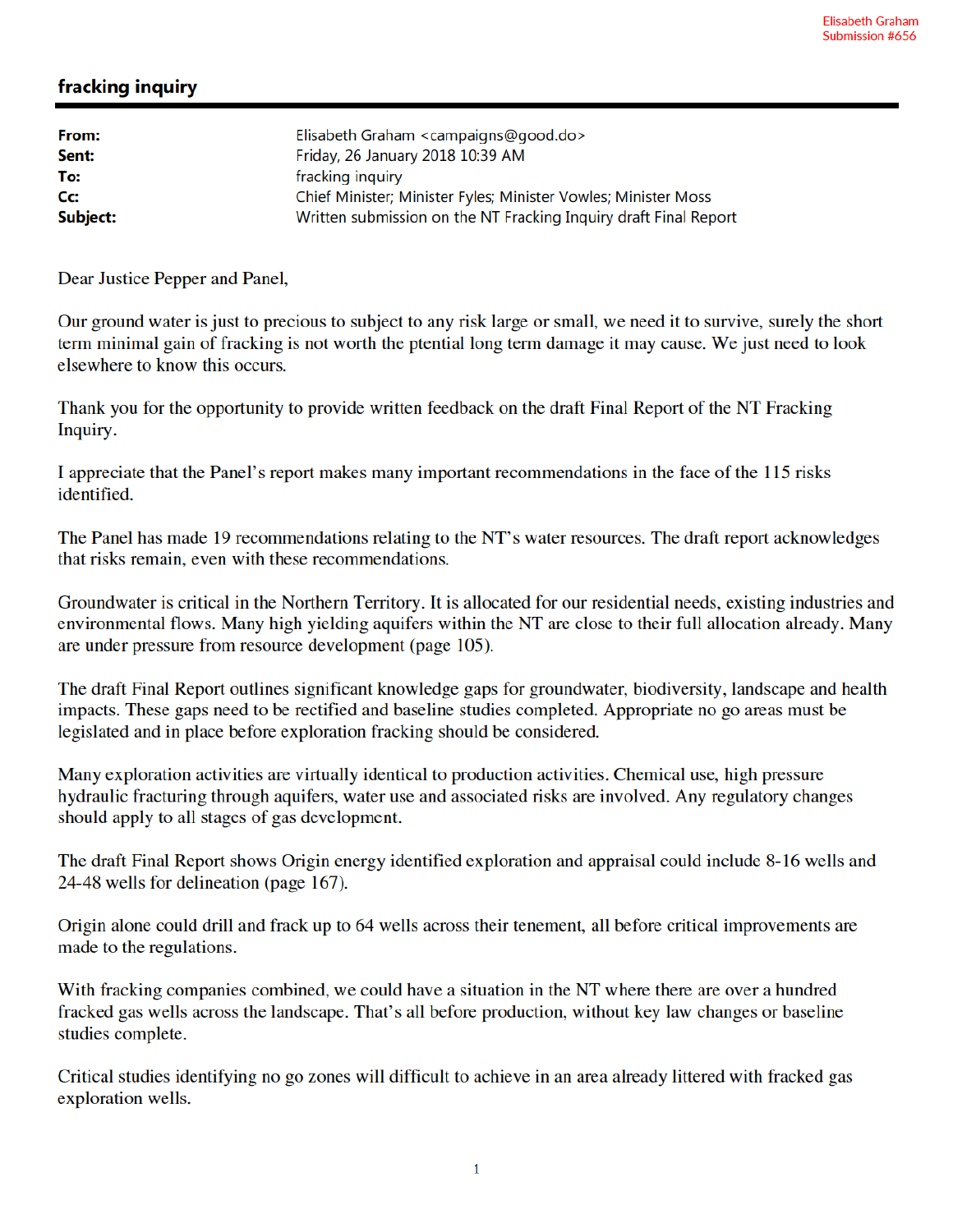I support the swath of new regulations and legislation required to try and protect landholders and water. However, that work needs to happen before the oil and gas industry is permitted to start fracking in the Northern Territory again.

The below critical recommendations must be improved and work completed BEFORE EXPLORATION fracking takes place.

Recommendation 5.1 (Enforceable code of practice for abandonment of onshore gas wells)

Recommendation 5.6 (Wastewater management framework)

Recommendation 7.1 (Water Act amended for shale extraction licence and payment for water)

Recommendation 7.4 (Strategic regional environmental and baseline assessment (SREBA), including a regional groundwater model, be developed and undertaken)

Recommendation 8.4 (Fire management plan and 10 year baseline assessment)

Recommendation 9.2 (Code of practice be developed and implemented for monitoring, detection and reporting of methane emissions)

Recommendation 10.1 (Human Health Risk Assessment prepared and approved)

Recommendation 12.11 (Social impact management plan) This recommendation should also be extended to allow for the legal right to say 'no' to fracking.

Recommendation 14.1 (Design and implement a full cost recovery system for fracking regulation)

Recommendation 14.16 (Legislation to regulate seismic surveys, drilling, hydraulic fracturing, and well abandonment)

Recommendation 14.18 (Fit and proper person test)

Recommendation 15.1 (Strategic regional environmental and baseline assessment (SREBA) undertaken and no go zones implemented)

In the NT there is a saying, "Once you frack you can't go back." Exploration fracking is no different. The studies, legal improvements and no-go zones suggested by the panel are critical. They must be actioned before any further fracking exploration.

Let's not wait until the production phase to put in place critical new regulations and laws. We must avoid delays to the protection of the Northern Territory's water, landscapes and people.

Thank you for considering my feedback on this critical matter for the future of the Northern Territory.

Yours sincerely, Elisabeth Graham Lloyd Creek, Northern Territory, 0822, Australia

This email was sent by Elisabeth Graham via Do Gooder, a website that allows<br>people to contact you regarding issues they consider important. In accordance with web protocol FC 3834 we have set the FROM field of this email to our generic no-reply address at campaigns@good.do, however Elisabeth provided an email address which we included in the REPLY-TO field.